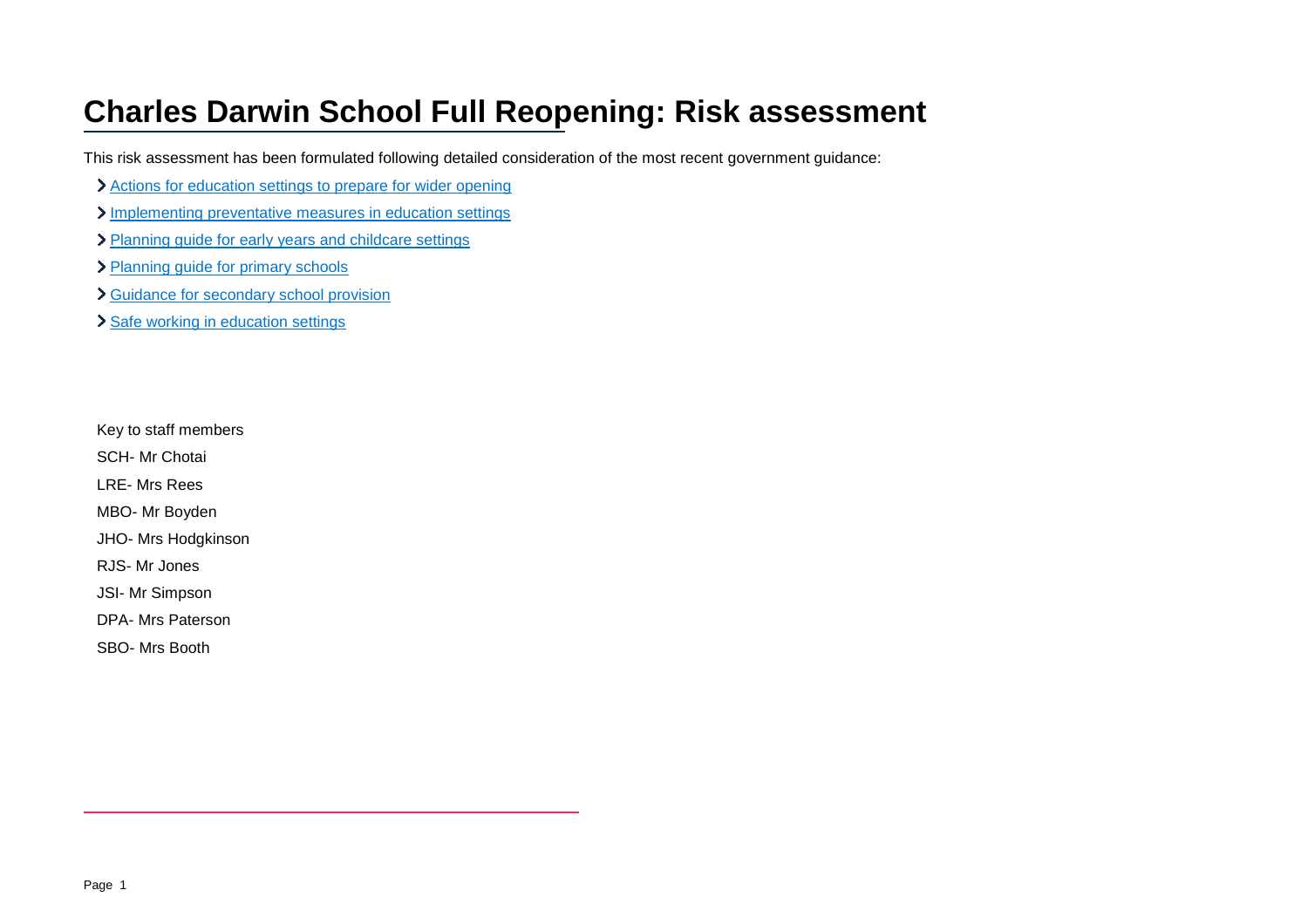| <b>HAZARD</b>                                            | <b>WHO MIGHT</b><br><b>BE HARMED</b>         | CONTROLS TO BE PUT IN PLACE                                                                                                                                                                                                                                  | <b>WHO WILL BE</b><br><b>RESPONSIBLE</b> | <b>WHEN THE</b><br><b>CONTROLS NEED</b><br>TO BE IN PLACE<br><b>BY</b> | <b>ADDITIONAL NOTES</b> |
|----------------------------------------------------------|----------------------------------------------|--------------------------------------------------------------------------------------------------------------------------------------------------------------------------------------------------------------------------------------------------------------|------------------------------------------|------------------------------------------------------------------------|-------------------------|
| Contact with<br>someone<br>suffering from<br>coronavirus | $\bullet$ Staff<br>• Pupils<br>• Contractors | Everyone will be asked not to come into school if they or<br>anyone they live with is experiencing coronavirus<br>symptoms, and instead follow official self-isolation<br>guidance. Regular reminders will be given about this.                              | SCH/JHO/Student<br>Services              | By 1st Sept 2020<br>Daily<br>implementation<br>(from $1st$ Sept)       |                         |
|                                                          | • Visitors                                   | Anyone self-isolating with symptoms will be encouraged<br>to access testing and engage with the NHS Test and<br>Trace. The school will help them do this.                                                                                                    | SBO/ Student<br>Services team            |                                                                        |                         |
|                                                          |                                              | If a symptomatic person comes into school, they will be<br>sent home immediately or isolated until they can be<br>picked up.                                                                                                                                 |                                          |                                                                        |                         |
|                                                          |                                              | Isolation will be in the school medical room on the<br>admin corridor.                                                                                                                                                                                       |                                          |                                                                        |                         |
|                                                          |                                              | 999 will be called if they are seriously ill or injured or their<br>life is at risk.                                                                                                                                                                         |                                          |                                                                        |                         |
|                                                          |                                              | In the case of a symptomatic pupil who needs to be<br>supervised before being picked up:                                                                                                                                                                     |                                          |                                                                        |                         |
|                                                          |                                              | • If a distance of 2m can't be maintained, supervising<br>staff will wear a fluid-resistant surgical mask                                                                                                                                                    |                                          |                                                                        |                         |
|                                                          |                                              | • If contact is necessary, supervising staff will also wear<br>disposable gloves and a disposable apron                                                                                                                                                      |                                          |                                                                        |                         |
|                                                          |                                              | • If there's a risk of splashing to the eyes, such as from<br>coughing, spitting or vomiting, supervising staff will<br>also wear eye protection<br>Supervising staff will wash their hands thoroughly for 20<br>seconds after the pupil has been picked up. |                                          |                                                                        |                         |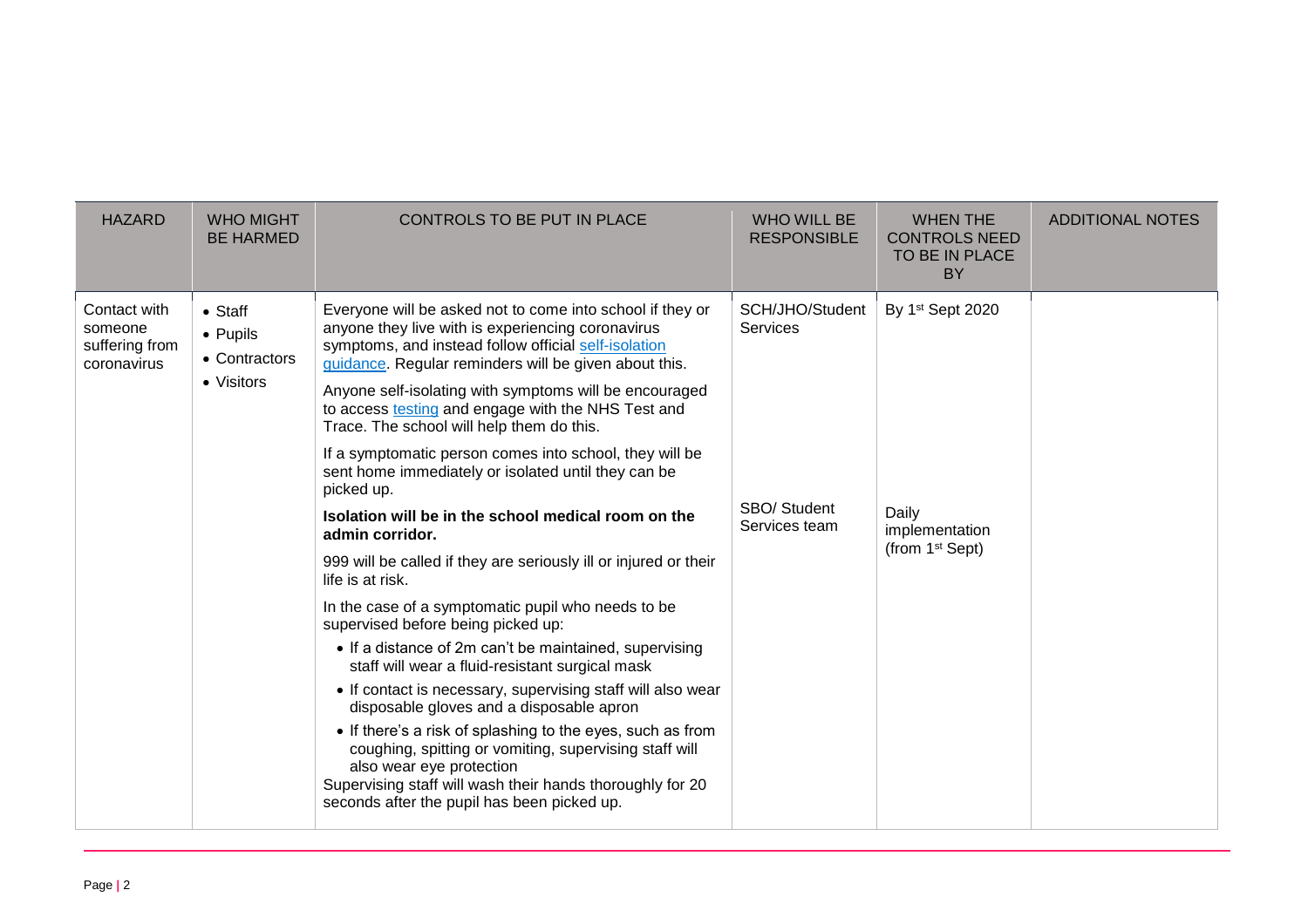| <b>HAZARD</b> | <b>WHO MIGHT</b><br><b>BE HARMED</b> | CONTROLS TO BE PUT IN PLACE                                                                                                                                                                                                                                                                                                                                                                                                                                                                                                                                                                                                                                                                                                                                                                                                                                                                                                                                                                                                                                                                                                                                                                                                                                                                                                                                              | <b>WHO WILL BE</b><br><b>RESPONSIBLE</b>                                       | <b>WHEN THE</b><br><b>CONTROLS NEED</b><br>TO BE IN PLACE<br><b>BY</b> | <b>ADDITIONAL NOTES</b> |
|---------------|--------------------------------------|--------------------------------------------------------------------------------------------------------------------------------------------------------------------------------------------------------------------------------------------------------------------------------------------------------------------------------------------------------------------------------------------------------------------------------------------------------------------------------------------------------------------------------------------------------------------------------------------------------------------------------------------------------------------------------------------------------------------------------------------------------------------------------------------------------------------------------------------------------------------------------------------------------------------------------------------------------------------------------------------------------------------------------------------------------------------------------------------------------------------------------------------------------------------------------------------------------------------------------------------------------------------------------------------------------------------------------------------------------------------------|--------------------------------------------------------------------------------|------------------------------------------------------------------------|-------------------------|
|               |                                      | Only in exceptional circumstances will staff take<br>symptomatic children home themselves, and in this case<br>one of the following steps will be taken:<br>• Use of a vehicle with a bulkhead (i.e. the driver is in a<br>separate compartment to any passengers); or<br>• The driver and passenger will maintain a distance of<br>2m from each other;<br>• The driver will use PPE (the same PPE as when<br>supervising a symptomatic pupil) and the passenger<br>will wear a face mask if they are able to do so<br>A deep clean will take place in the areas that the<br>symptomatic person has been in, and PPE will be<br>disposed of properly, following decontamination guidance.<br>If the school becomes aware that a pupil or a staff<br>member has tested positive for coronavirus, the school<br>will contact the local health protection team which will<br>carry out a rapid risk assessment to confirm who's been in<br>close contact with the person, and these people will be<br>asked to self-isolate.<br>To help with this, records will be kept of:<br>Pupils and staff in each year group<br>Any close contact taking place between children<br>and staff in different groups.<br>Close contact means:<br>Direct close contact – face-to-face contact with an<br>$\bullet$<br>infected person for any length of time, within<br>1metre, including: | Premises<br>Manager/Cleaning<br>Team<br>SCH/LRE/MBO<br><b>Student Services</b> | By 1st Sept 2020<br>Daily<br>implementation                            |                         |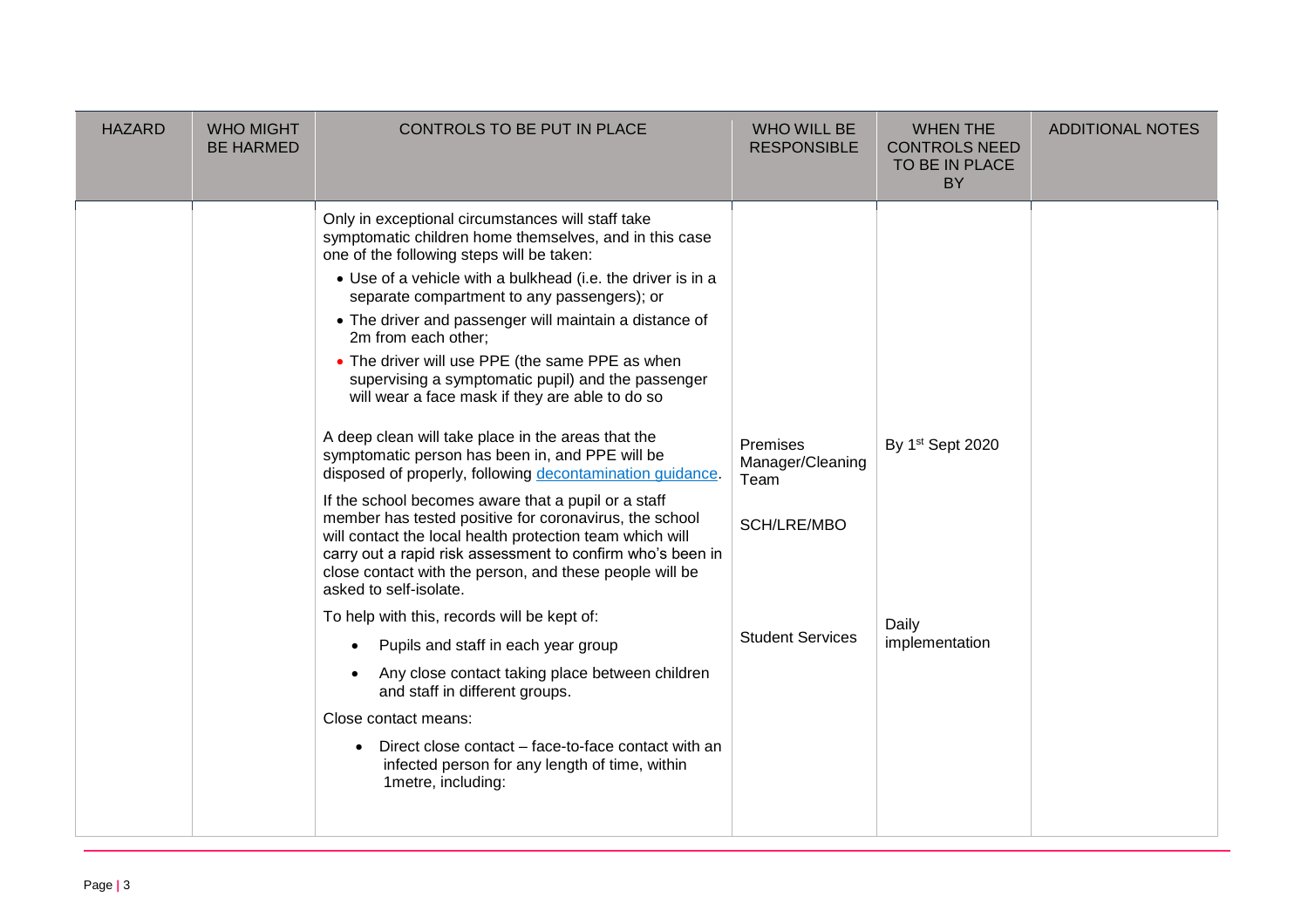| <b>HAZARD</b>                                                        | <b>WHO MIGHT</b><br><b>BE HARMED</b> | CONTROLS TO BE PUT IN PLACE                                                                                                                                                                                                                                                                                                                                                                                                                                                                                                                                                                                                                                                                                                                                                                                                                                                                                              | <b>WHO WILL BE</b><br><b>RESPONSIBLE</b>                                       | <b>WHEN THE</b><br><b>CONTROLS NEED</b><br>TO BE IN PLACE<br><b>BY</b> | <b>ADDITIONAL NOTES</b> |
|----------------------------------------------------------------------|--------------------------------------|--------------------------------------------------------------------------------------------------------------------------------------------------------------------------------------------------------------------------------------------------------------------------------------------------------------------------------------------------------------------------------------------------------------------------------------------------------------------------------------------------------------------------------------------------------------------------------------------------------------------------------------------------------------------------------------------------------------------------------------------------------------------------------------------------------------------------------------------------------------------------------------------------------------------------|--------------------------------------------------------------------------------|------------------------------------------------------------------------|-------------------------|
|                                                                      |                                      | 1. Being coughed on<br>2. A face-to-face conversation<br>3. Unprotected physical contact (skin-to-<br>skin)<br>Proximity contacts - extended close contact<br>$\bullet$<br>(within 1 to 2 metres for more than 15 minutes)<br>with an infected person<br>Travelling in a small car with an infected person<br>$\bullet$<br>If a pupil or a staff member working with pupils tests<br>positive for coronavirus, the rest of their pupil group will<br>be sent home and advised to self-isolate for 14 days (as<br>will any staff member who looked after them in school<br>while they were symptomatic).<br>If there are 2 or more confirmed cases within 14 days or<br>an overall rise in sickness absence where coronavirus is<br>suspected, the school will work with the local health<br>protection team to decide if additional action is needed.<br>Any advice given by the team will be followed by the<br>school. |                                                                                |                                                                        |                         |
| Contact with<br>coronavirus<br>when getting<br>to and from<br>school |                                      | Everyone will be encouraged to walk, drive or cycle into<br>school, and warned to avoid taking public transport during<br>peak times.<br>The school has the capacity to store bikes and has<br>created a staggered start to both the start and end of the<br>school day to help minimise the numbers of its students<br>using public transport at the same time. It has actively<br>worked with bus companies and the local authority to<br>provide public transport whilst encouraging both parents<br>and students to use alternative means of transport                                                                                                                                                                                                                                                                                                                                                               | SCH via letters to<br>families.<br>SCH in letters to<br>families<br><b>RJS</b> | By 1st Sept 2020<br>onwards.                                           |                         |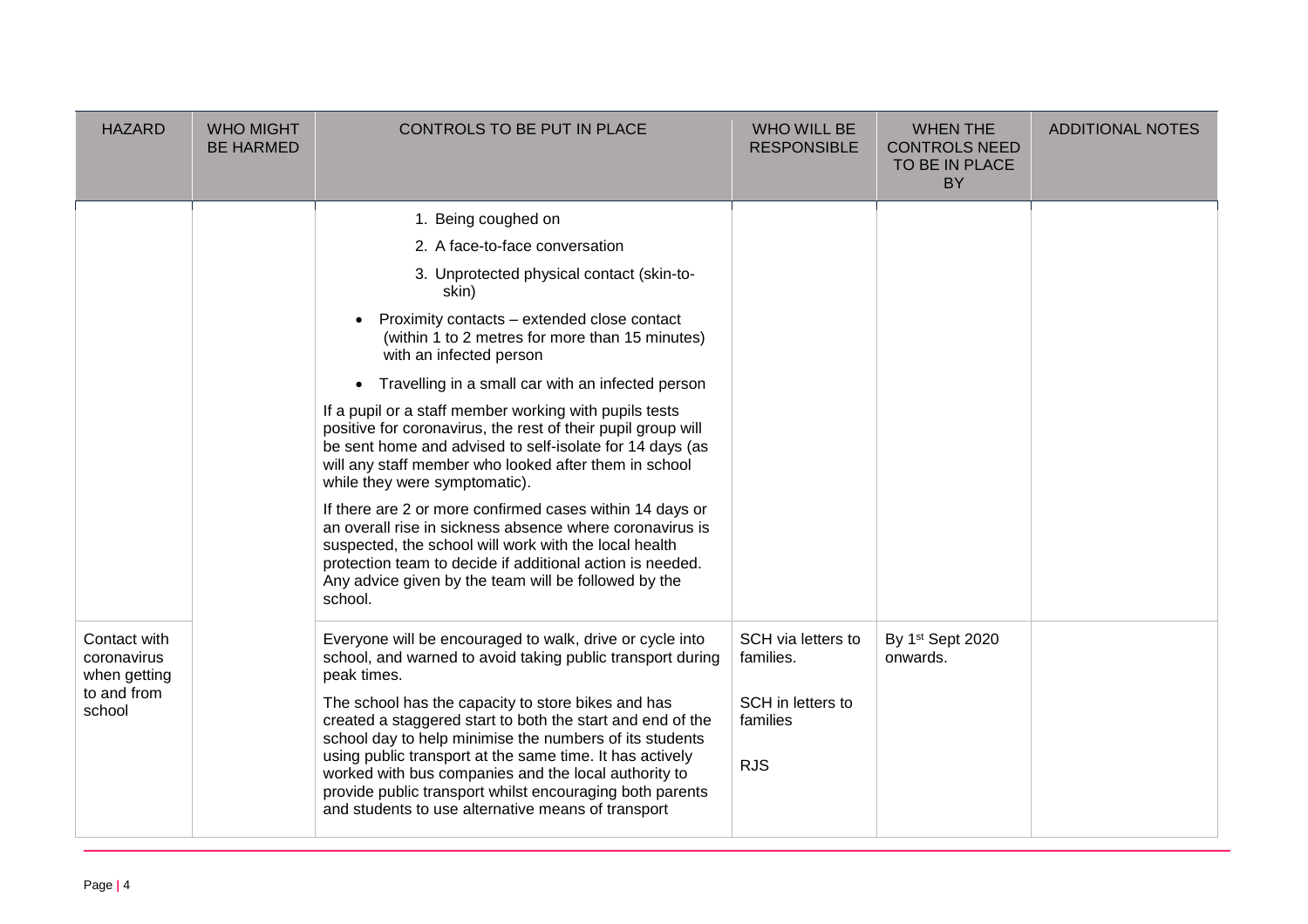| <b>HAZARD</b>                                                    | <b>WHO MIGHT</b><br><b>BE HARMED</b> | CONTROLS TO BE PUT IN PLACE                                                                                                                                                                                                                                                                                                                                                                                                                                                                                                                                                                                                                                                                                                                                                                                                                                                                                                                                                                                                                                                                                                                                   | <b>WHO WILL BE</b><br><b>RESPONSIBLE</b>                             | <b>WHEN THE</b><br><b>CONTROLS NEED</b><br>TO BE IN PLACE<br><b>BY</b> | <b>ADDITIONAL NOTES</b> |
|------------------------------------------------------------------|--------------------------------------|---------------------------------------------------------------------------------------------------------------------------------------------------------------------------------------------------------------------------------------------------------------------------------------------------------------------------------------------------------------------------------------------------------------------------------------------------------------------------------------------------------------------------------------------------------------------------------------------------------------------------------------------------------------------------------------------------------------------------------------------------------------------------------------------------------------------------------------------------------------------------------------------------------------------------------------------------------------------------------------------------------------------------------------------------------------------------------------------------------------------------------------------------------------|----------------------------------------------------------------------|------------------------------------------------------------------------|-------------------------|
|                                                                  |                                      | whenever possible.<br>For anyone who needs to take public transport, they will<br>be referred to government guidance.<br>For pupils that will need to be dropped off and picked up,<br>parents will be told through messages and signage:<br>• Their allocated drop off and collection times, with<br>different pupil groups being given different times<br>• The protocols for minimising adult to adult contact are:<br>1. That only one parent should attend<br>2. Parents/carers or family members dropping off<br>should not get out of their vehicle.<br>3. Parents dropping off/collecting pupils are advised<br>by the school to do this further up Jail Lane to avoid<br>congestion and contact<br>4. Parents should not enter the school site unless they<br>have a pre-arranged appointment<br>Pupils wearing any sort of face covering when arriving at<br>school will be directed to wash their hands thoroughly on<br>arrival (as will all pupils) dispose of/store the covering,<br>wash hands again before going into the classroom. Pupils<br>will be made aware that they mustn't touch the front of the<br>covering during use or removal. | SCH messaging<br>to staff.<br>SCH/LRE/MBO<br>via letters home        | By 1st Sept 2020                                                       |                         |
| Spreading<br>infection due<br>to touch,<br>sneezes and<br>coughs |                                      | Handwashing facilities will be provided. The usual sinks in<br>the pupil toilets will be available. However these are few<br>in number so we will provide hand sanitisers in the<br>entrance and exit areas as well as the classrooms being<br>used.<br>Everyone in school will:<br>• Frequently clean their hands with soap and water for                                                                                                                                                                                                                                                                                                                                                                                                                                                                                                                                                                                                                                                                                                                                                                                                                    | Premises<br>Manager<br>supervised by<br>LRE/MBO<br>All staff on duty | By 1st Sept 2020                                                       |                         |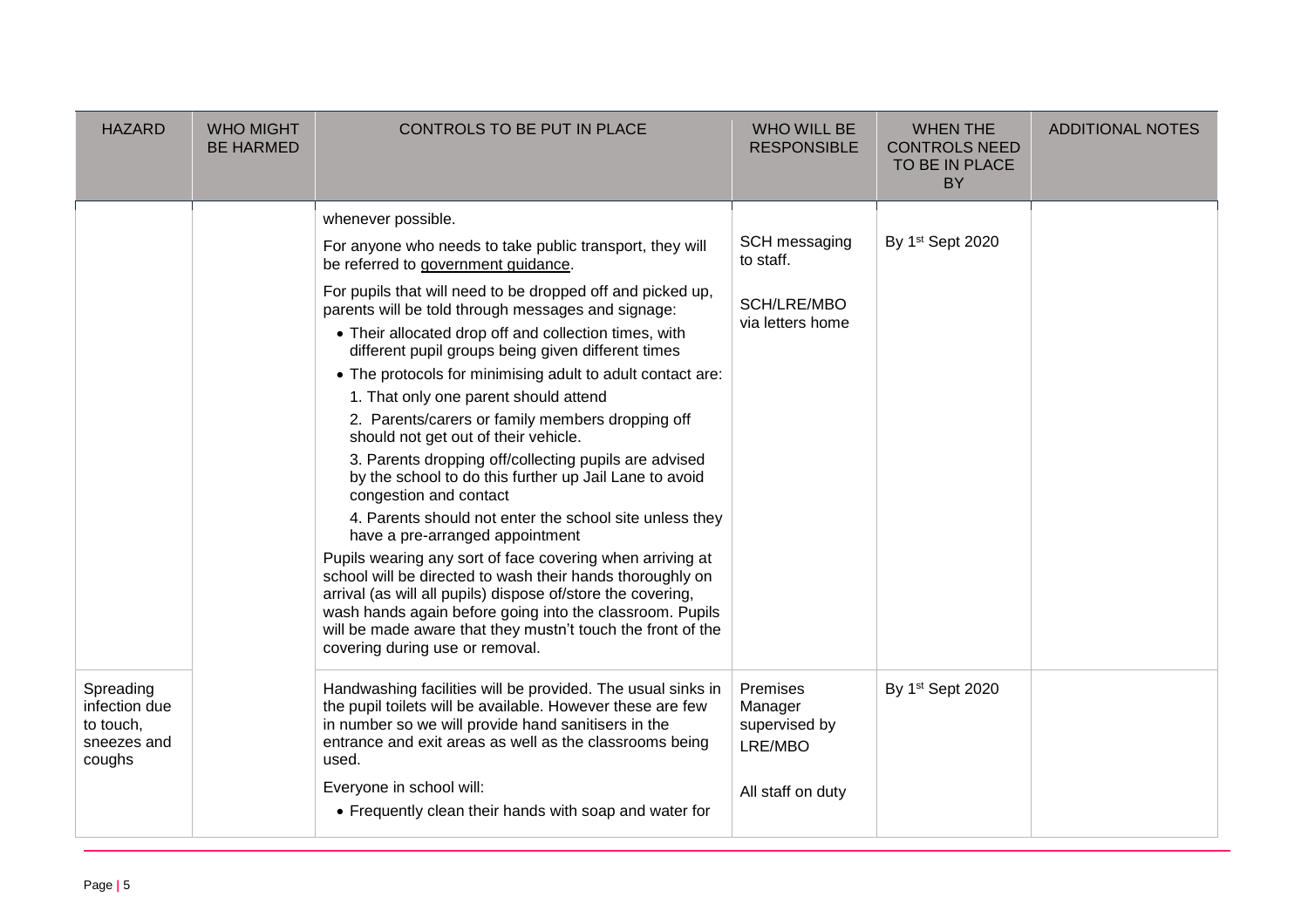| <b>HAZARD</b>                                                                                                      | <b>WHO MIGHT</b><br><b>BE HARMED</b> | CONTROLS TO BE PUT IN PLACE                                                                                                                                                                                                                                                                                                                                                                                                                                                                                                                                                                                                                                                                                                                             | <b>WHO WILL BE</b><br><b>RESPONSIBLE</b> | <b>WHEN THE</b><br><b>CONTROLS NEED</b><br>TO BE IN PLACE<br>BY | <b>ADDITIONAL NOTES</b> |
|--------------------------------------------------------------------------------------------------------------------|--------------------------------------|---------------------------------------------------------------------------------------------------------------------------------------------------------------------------------------------------------------------------------------------------------------------------------------------------------------------------------------------------------------------------------------------------------------------------------------------------------------------------------------------------------------------------------------------------------------------------------------------------------------------------------------------------------------------------------------------------------------------------------------------------------|------------------------------------------|-----------------------------------------------------------------|-------------------------|
|                                                                                                                    |                                      | 20 seconds and dry thoroughly using NHS guidelines,<br>or use alcohol-based hand sanitiser to cover all parts<br>of their hands<br>• Clean their hands on arrival, before and after eating,<br>and after sneezing or coughing<br>• Be encouraged not to touch their mouth, eyes and<br>nose<br>• Use a tissue or elbow to cough or sneeze, and use<br>bins for tissue waste<br>Pupils will be encouraged to learn and practise these<br>habits in lessons and by posters put up across the school.<br>Supplies for soap, hand sanitiser and disposable paper<br>towels and tissues will be topped up regularly and<br>monitored to make sure they're not close to running out.<br>Bins for tissues, will be provided and emptied throughout<br>the day. | Premises<br>Manager                      | By 1st Sept 2020<br>onwards                                     |                         |
| Protecting<br>staff who<br>might be the<br>first point of<br>contact for<br>visitors /<br>deliveries/<br>enquiries |                                      | The school reception area has been adapted with a<br>protective screen<br>Establish signing in where visitor disposes the pen used<br>for signing in - use disposable pens<br>Remove all magazines books etc. from reception area<br>Establish a process for delivery that is in marked zones                                                                                                                                                                                                                                                                                                                                                                                                                                                           | Premises Team<br>JHO/ Admin Team         | By 12th June 2020<br>By 1st Sept 2020                           |                         |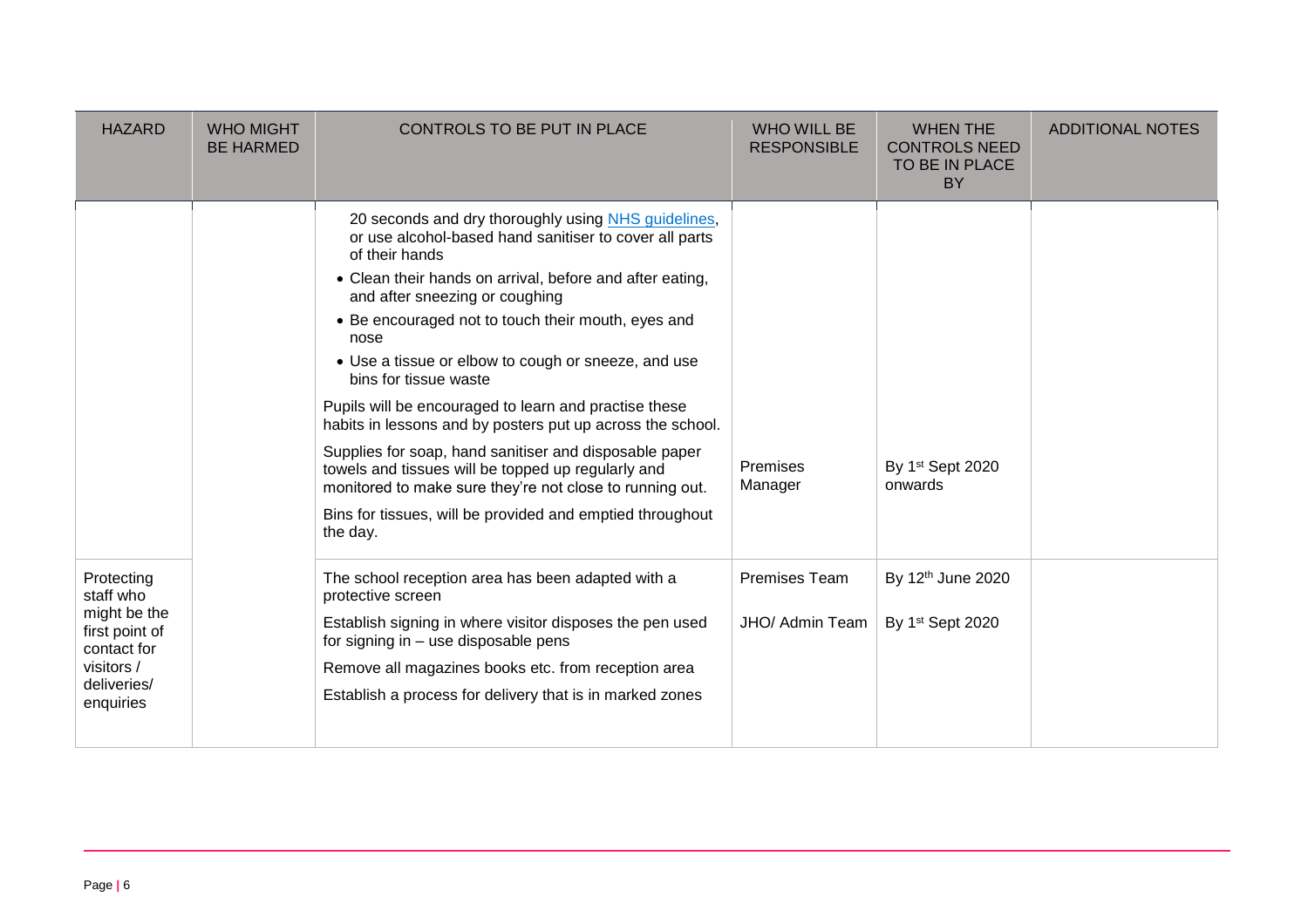| <b>HAZARD</b>                                                                   | <b>WHO MIGHT</b><br><b>BE HARMED</b> | CONTROLS TO BE PUT IN PLACE                                                                                                                                                                                                                                                                                                                                                                                                                                                                                                                                                                                                                                                                                                                                                                                                                                                                                                                                                                                                                                                     | <b>WHO WILL BE</b><br><b>RESPONSIBLE</b>                                                                                                                         | <b>WHEN THE</b><br><b>CONTROLS NEED</b><br>TO BE IN PLACE<br><b>BY</b>                                       | <b>ADDITIONAL NOTES</b> |
|---------------------------------------------------------------------------------|--------------------------------------|---------------------------------------------------------------------------------------------------------------------------------------------------------------------------------------------------------------------------------------------------------------------------------------------------------------------------------------------------------------------------------------------------------------------------------------------------------------------------------------------------------------------------------------------------------------------------------------------------------------------------------------------------------------------------------------------------------------------------------------------------------------------------------------------------------------------------------------------------------------------------------------------------------------------------------------------------------------------------------------------------------------------------------------------------------------------------------|------------------------------------------------------------------------------------------------------------------------------------------------------------------|--------------------------------------------------------------------------------------------------------------|-------------------------|
| Spreading<br>infection<br>through<br>contact with<br>coronavirus<br>on surfaces |                                      | Cleaning staff will regularly clean frequently touched<br>surfaces using standard cleaning products (e.g. bleach,<br>detergent), including:<br>• Banisters<br>• Classroom desks and tables<br>• Bathroom facilities (including taps and flush buttons)<br>• Door and window handles<br>$\bullet$ Furniture<br>• Light switches<br>• Reception desks<br>• Teaching and learning aids<br>• Computer equipment (including keyboards and<br>mouse)<br>• Sports equipment<br>• Hard toys<br>• Telephones<br>• Fingerprint scanners<br>Pupils and parents/carers will be asked to limit the<br>amount of equipment they bring into school each day to<br>essentials like bags, lunch boxes, hats, coats, books,<br>stationery and mobile phones.<br>Areas of the school that are used by pupils will be<br>cleaned thoroughly at the end of the day. This will be the<br>rooms used within each allocated zone - see Appendix A.<br>A list of the rooms being used across year groups are in<br>place and measures are in place to ensure that these<br>rooms are cleaned thoroughly. | Premises<br>Manager and the<br>Site Team to brief<br>cleaners and<br>organise the<br>rigorous routines<br>Premises<br>Manager and the<br>site team<br><b>LRE</b> | <b>Schedules</b><br>confirmed by 1 <sup>st</sup><br>Sept 2020<br>Daily<br>implementation<br>By 1st Sept 2020 |                         |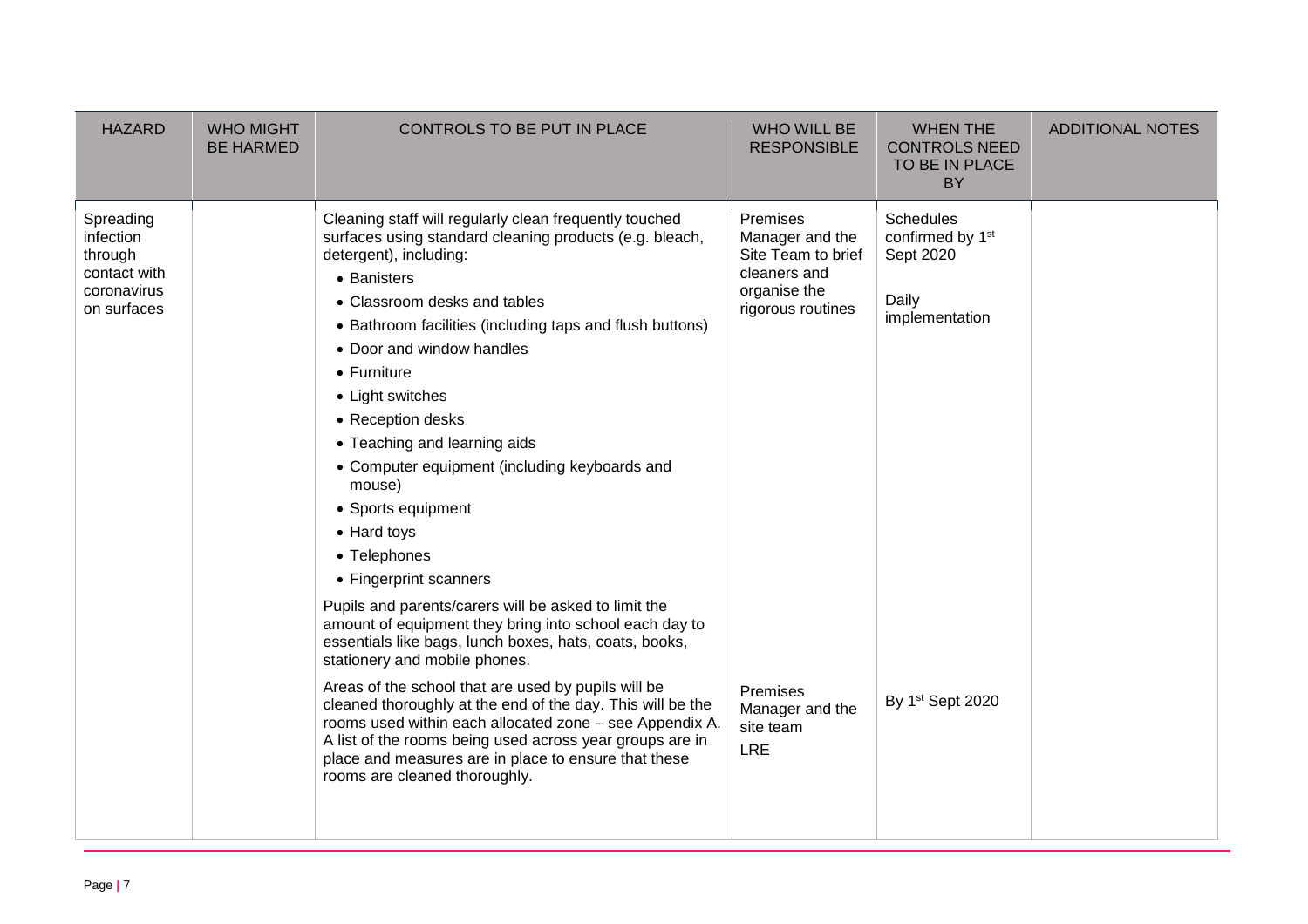| <b>HAZARD</b> | <b>WHO MIGHT</b><br><b>BE HARMED</b> | CONTROLS TO BE PUT IN PLACE                                                                                                                                                                                                                                                                                                                                                                                                                                                                                                                                                                                                                                                                                                                                                                                                                                                                                                                                                                                                                                                                                                                                                                                                                                                  | <b>WHO WILL BE</b><br><b>RESPONSIBLE</b> | <b>WHEN THE</b><br><b>CONTROLS NEED</b><br>TO BE IN PLACE<br><b>BY</b> | <b>ADDITIONAL NOTES</b> |
|---------------|--------------------------------------|------------------------------------------------------------------------------------------------------------------------------------------------------------------------------------------------------------------------------------------------------------------------------------------------------------------------------------------------------------------------------------------------------------------------------------------------------------------------------------------------------------------------------------------------------------------------------------------------------------------------------------------------------------------------------------------------------------------------------------------------------------------------------------------------------------------------------------------------------------------------------------------------------------------------------------------------------------------------------------------------------------------------------------------------------------------------------------------------------------------------------------------------------------------------------------------------------------------------------------------------------------------------------|------------------------------------------|------------------------------------------------------------------------|-------------------------|
|               |                                      | Areas of the school not in use will be shut off to make<br>cleaning more manageable.<br>Unnecessary items and soft furnishings that are hard to<br>clean will be removed from areas being used and stored<br>elsewhere.<br>Any equipment that is shared will be cleaned between<br>groups of children.<br>Shared rooms, such as halls and dining areas, will be<br>cleaned between different groups using them.<br>Unnecessary sharing of resources that pupils or staff take<br>home will be avoided, especially where it doesn't<br>contribute to pupil education and development.<br>Individual and very frequently used equipment, like pens<br>and pencils, will not be shared.<br>Shared rooms such as halls and dining areas will be<br>cleaned between different groups using them and these<br>areas will not be used (in the case of the dining room) to<br>consume food.<br>If a person with coronavirus symptoms comes into school,<br>a deep clean will take place in the areas that the person<br>has been in, following decontamination quidance.<br>Cleaning supplies will be topped up regularly and<br>monitored to make sure they're not close to running out.<br>Teachers will wash their hands and surfaces before and<br>after handling pupils' books. |                                          |                                                                        |                         |
|               |                                      |                                                                                                                                                                                                                                                                                                                                                                                                                                                                                                                                                                                                                                                                                                                                                                                                                                                                                                                                                                                                                                                                                                                                                                                                                                                                              |                                          |                                                                        |                         |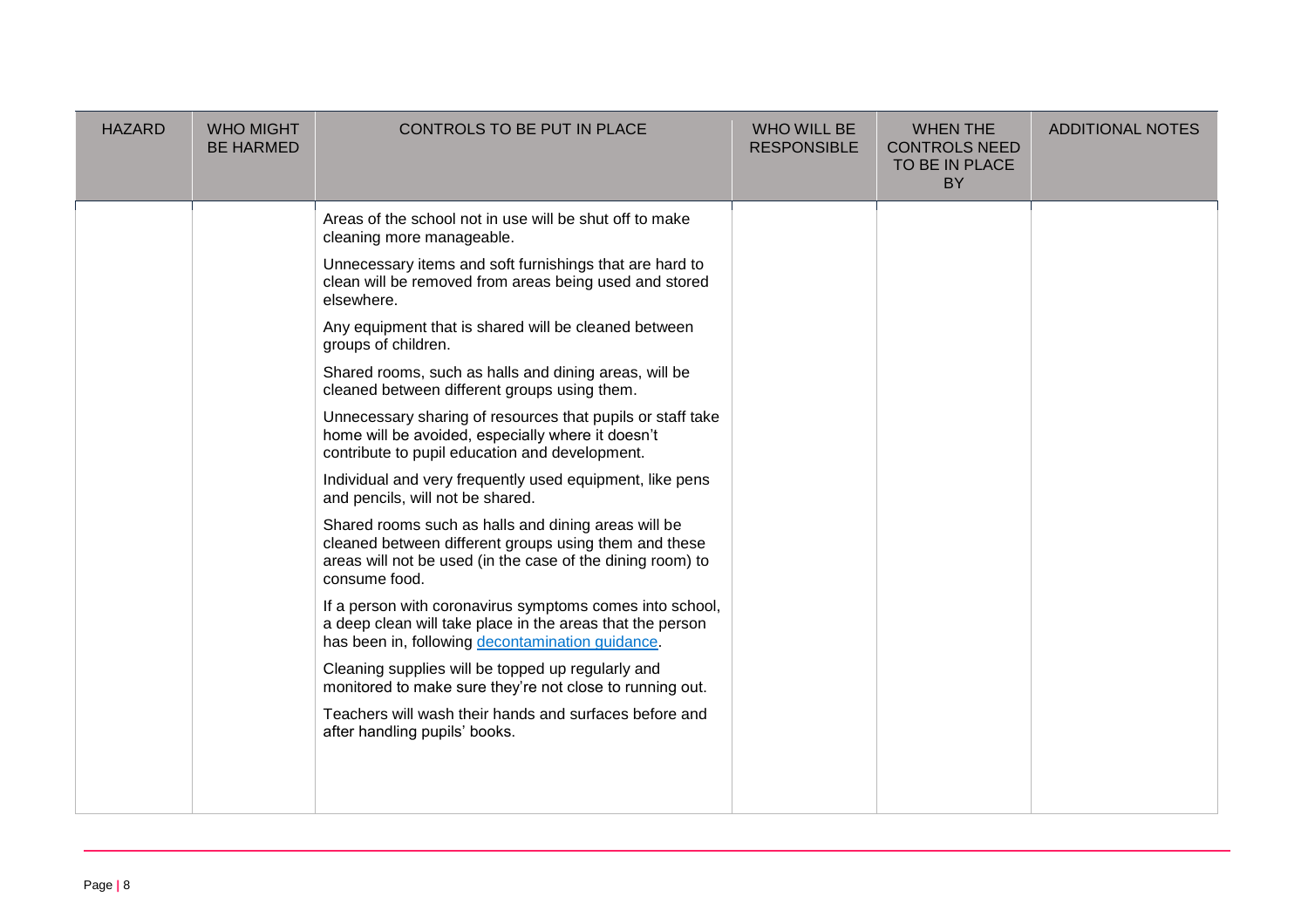| <b>HAZARD</b>                                                                                                          | <b>WHO MIGHT</b><br><b>BE HARMED</b> | CONTROLS TO BE PUT IN PLACE                                                                                                                                                                                                                                                                                                                                                                                                                                                                                                                                                                                                                                                                                                                                                                                                                                                                                                                                                                                                                                                                                                                                                                                                                                                                                                                                                                                                                                                                                                                                                                                                                                                                                                                      | <b>WHO WILL BE</b><br><b>RESPONSIBLE</b>                            | <b>WHEN THE</b><br><b>CONTROLS NEED</b><br>TO BE IN PLACE<br><b>BY</b> | <b>ADDITIONAL NOTES</b> |
|------------------------------------------------------------------------------------------------------------------------|--------------------------------------|--------------------------------------------------------------------------------------------------------------------------------------------------------------------------------------------------------------------------------------------------------------------------------------------------------------------------------------------------------------------------------------------------------------------------------------------------------------------------------------------------------------------------------------------------------------------------------------------------------------------------------------------------------------------------------------------------------------------------------------------------------------------------------------------------------------------------------------------------------------------------------------------------------------------------------------------------------------------------------------------------------------------------------------------------------------------------------------------------------------------------------------------------------------------------------------------------------------------------------------------------------------------------------------------------------------------------------------------------------------------------------------------------------------------------------------------------------------------------------------------------------------------------------------------------------------------------------------------------------------------------------------------------------------------------------------------------------------------------------------------------|---------------------------------------------------------------------|------------------------------------------------------------------------|-------------------------|
| Spreading<br>infection due<br>to excessive<br>contact and<br>mixing<br>between<br>pupils and<br>staff in<br>classrooms |                                      | The school will be separated in 'zones' with each zone<br>containing a year group. Year 12 and 13 will have a larger<br>zone allocated and will be treated as one group allowing<br>for teaching of mixed year 12 and 13 classes where<br>appropriate.<br>The zones have been carefully considered to allow for<br>different entrance/exit points across the school thus<br>avoiding mixing of year groups at the start, break, lunch<br>and end of school as possible.<br>The school will use staggered starts to the day to avoid<br>interaction with other year groups as much as possible.<br>Again these starts will be managed according to entrance<br>points across the school and also based on priority of<br>certain year groups (starting with exam groups)<br>At break times a detailed timetable has been created to<br>allow for year groups to make their way to designated<br>areas at different times and again based on zones 'exit<br>points' to minimise interaction with other year groups or<br>'bubbles'<br>Staggered lunches will allow all year groups the option of<br>collecting hot/cold food from the canteen although due to<br>circumstances a limited range of food will be provided to<br>students wishing to purchase food on site. Pupils will take<br>food to their designated area and remain within their own<br>year group.<br>The end of day arrangements will also be staggered to<br>allow year groups to exit the school site at different time<br>thus avoiding interaction with students from other year<br>groups as well as avoiding congestion issues at the front<br>of school (it is advised that where possible parents/carers<br>who are collecting their son/daughter park further up Jail | SLT to oversee<br>these aspects<br>SCH/MBO and<br>LRE in particular | By 1st Sept 2020                                                       |                         |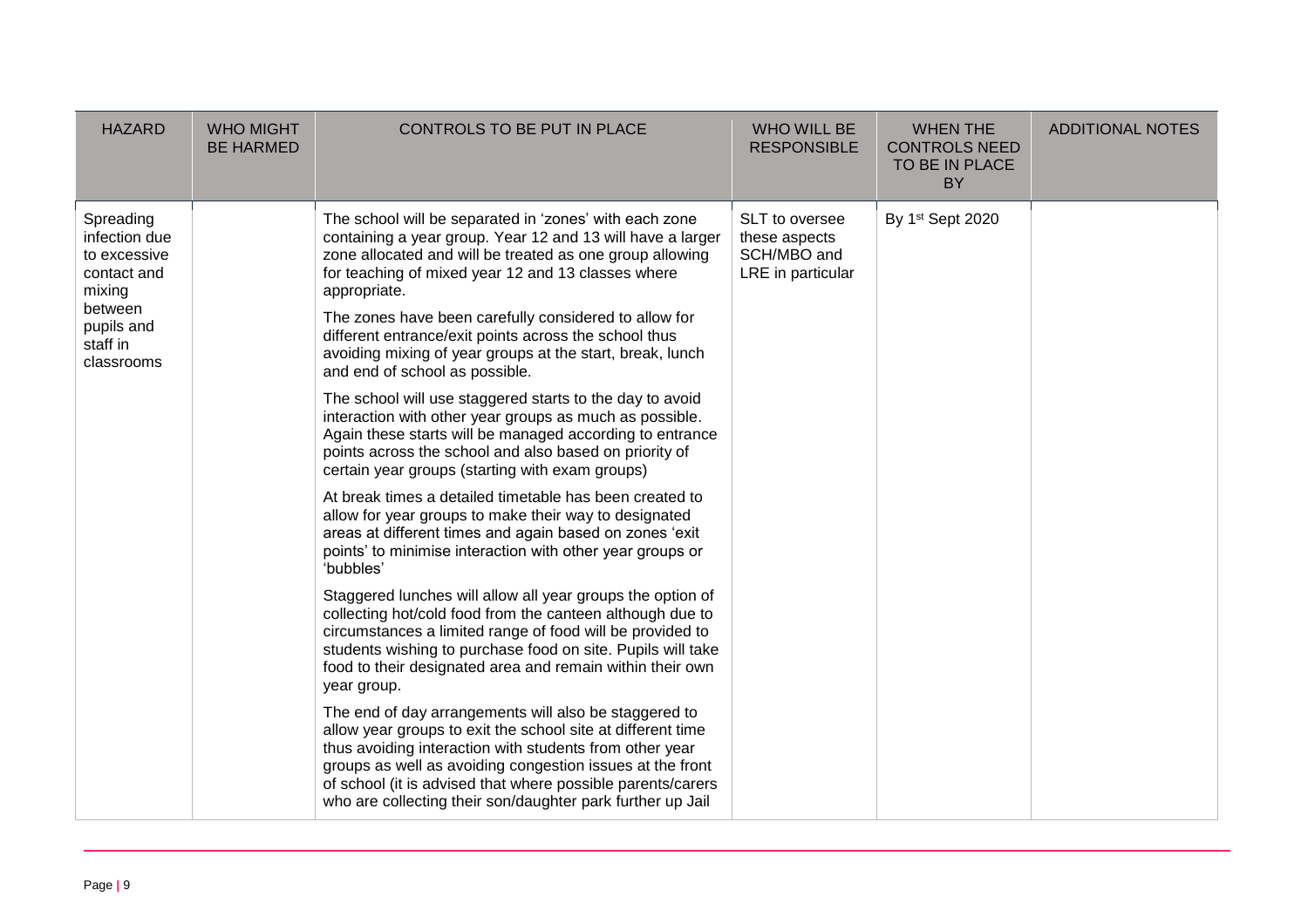| <b>HAZARD</b>                                                                                                                                                    | <b>WHO MIGHT</b><br><b>BE HARMED</b> | CONTROLS TO BE PUT IN PLACE                                                                                                                                                                                                                                                                                                                                                                                                                                                                                                                                                                                                                                                                                                                                                                                                                                                   | <b>WHO WILL BE</b><br><b>RESPONSIBLE</b>                               | <b>WHEN THE</b><br><b>CONTROLS NEED</b><br>TO BE IN PLACE<br><b>BY</b> | <b>ADDITIONAL NOTES</b> |
|------------------------------------------------------------------------------------------------------------------------------------------------------------------|--------------------------------------|-------------------------------------------------------------------------------------------------------------------------------------------------------------------------------------------------------------------------------------------------------------------------------------------------------------------------------------------------------------------------------------------------------------------------------------------------------------------------------------------------------------------------------------------------------------------------------------------------------------------------------------------------------------------------------------------------------------------------------------------------------------------------------------------------------------------------------------------------------------------------------|------------------------------------------------------------------------|------------------------------------------------------------------------|-------------------------|
|                                                                                                                                                                  |                                      | Lane in order to facilitate a more orderly exit)<br>Pupils will remain in their year groups/bubbles during the<br>day and within their zone (an allocation of roughly 10-12<br>classrooms). Wherever possible they will have access to<br>specialist rooms (allowing the school to offer a balanced<br>curriculum) whilst at the same time efforts will be made to<br>reduce movement within their zone if it is not necessary.                                                                                                                                                                                                                                                                                                                                                                                                                                               |                                                                        |                                                                        |                         |
| Spreading<br>infection due<br>to excessive<br>contact and<br>mixing<br>between<br>pupils and<br>staff around<br>the school<br>and between<br>members of<br>staff |                                      | Lessons that involve singing, chanting, shouting or<br>playing instruments (particularly brass or wind<br>instruments) will be avoided.<br>For physical activity, contact sport will be avoided.<br>Outdoor sport will be prioritised where possible, or large<br>indoor spaces used where it is not. Distance between<br>pupils will be maximised as much as possible.<br>Staff at the school will work across different groups to<br>deliver a balanced and broad curriculum but they will<br>keep their distance from pupils and other staff as much as<br>they can (ideally 2 metres apart). Close face-to-face<br>contact will be avoided and time spent within 1 metre will<br>be minimised.<br>Pupils with complex needs who require close contact care<br>will have the same support as normal. Staff will be<br>rigorous about hand washing and respiratory hygiene. | SLT and subject<br>staff on duty on<br>any given day.<br>PE Department | By 1st Sept 2020<br>By 1st Sept 2020                                   |                         |
|                                                                                                                                                                  |                                      | Supply teachers, peripatetic teachers, specialists,<br>clinicians, support staff and other temporary staff will be<br>told to minimise contact and maintain distance as much<br>as possible from other staff. The number of temporary<br>staff entering the school premises will be kept to a<br>minimum                                                                                                                                                                                                                                                                                                                                                                                                                                                                                                                                                                      | Admin/Reception                                                        | From 1st Sept 2020                                                     |                         |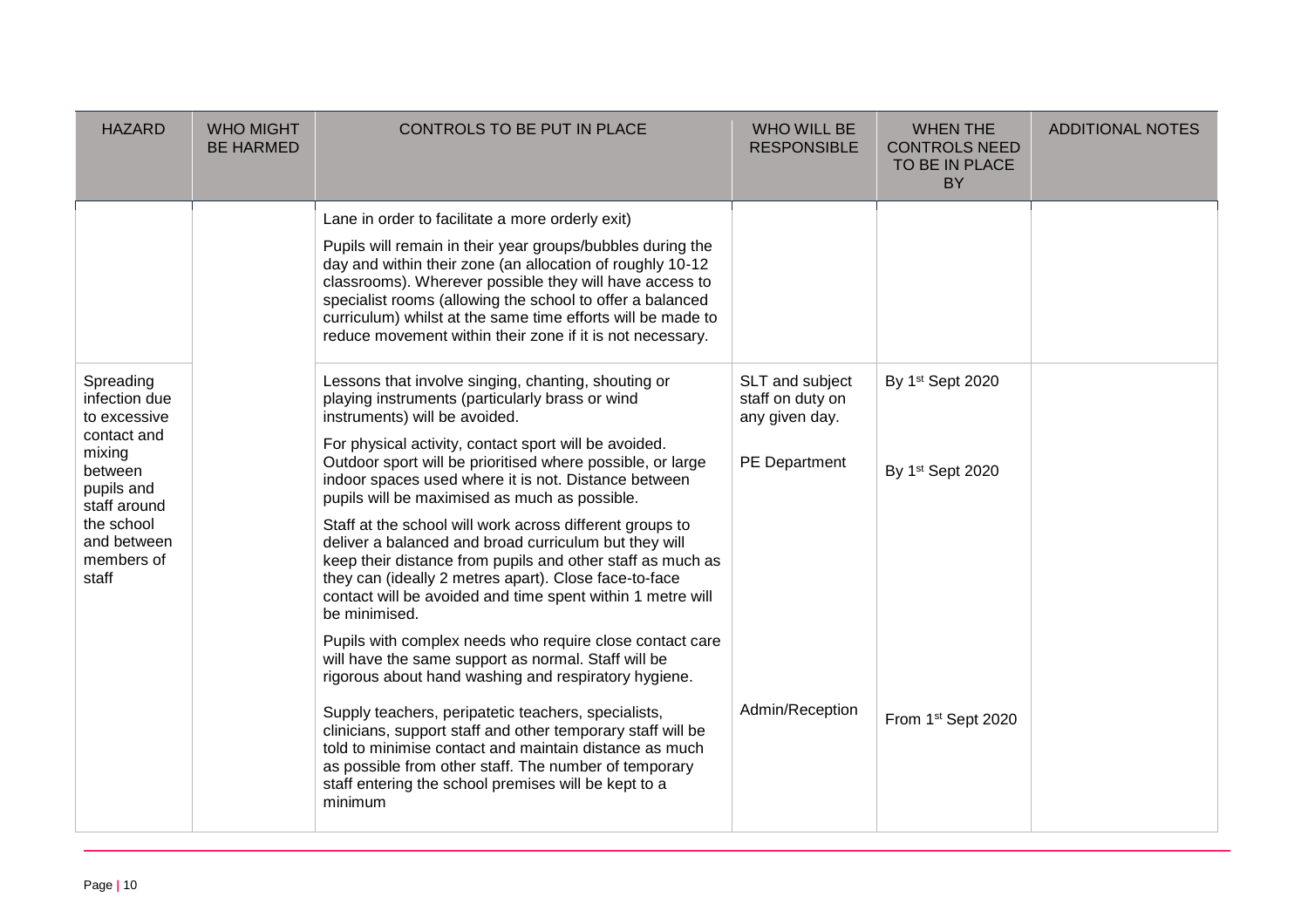| <b>HAZARD</b> | <b>WHO MIGHT</b><br><b>BE HARMED</b> | CONTROLS TO BE PUT IN PLACE                                                                                                                                                                                                                                                                                                                                                                                                                                                                                                                                                                                                                                                                                                                                                                                                                                                                                                                                                                                         | <b>WHO WILL BE</b><br><b>RESPONSIBLE</b>                                                                           | <b>WHEN THE</b><br><b>CONTROLS NEED</b><br>TO BE IN PLACE<br><b>BY</b> | <b>ADDITIONAL NOTES</b> |
|---------------|--------------------------------------|---------------------------------------------------------------------------------------------------------------------------------------------------------------------------------------------------------------------------------------------------------------------------------------------------------------------------------------------------------------------------------------------------------------------------------------------------------------------------------------------------------------------------------------------------------------------------------------------------------------------------------------------------------------------------------------------------------------------------------------------------------------------------------------------------------------------------------------------------------------------------------------------------------------------------------------------------------------------------------------------------------------------|--------------------------------------------------------------------------------------------------------------------|------------------------------------------------------------------------|-------------------------|
|               |                                      | Pupils will be kept in the same year groups each day.<br>Pupil groups will have well-structured arrangements,<br>including for drop off and pick up times, and assemblies,<br>to avoid too many pupils being in one place at the same<br>time.<br>Pupils will stay in the same zone throughout the day as<br>much as possible.<br>Pupils will be supervised as far as possible to ensure<br>mixing between groups doesn't occur, and they will be<br>reminded about the rules throughout the day.<br>Rooms will be accessed directly from outside where<br>possible, a clear line down the middle of corridors will be<br>used to keep pupils apart.<br>All shared rooms will be cleaned between each use.<br>Toilet use will be managed to avoid crowding. This will be<br>done through the use of duty staff and also the use of<br>staggered start, break and lunch times. Separate toilet<br>facilities (such as the sixth form hub) will be used by<br>specific year groups to avoid mixing wherever possible. | Premises<br>Manager/Site<br>Staff<br>Supervision and<br>cleaning rota<br>devised by SLT<br>and Premises<br>Manager | By 1st Sept 2020<br>By 1st Sept 2020                                   |                         |
|               |                                      | A supervised queuing system will be in place limiting<br>access to a safe level. Cleaning of toilets will be very<br>frequent.<br>Staff use of staff rooms and offices where close proximity<br>is unavoidable, will be discouraged and alternative areas<br>found.<br>Staff not working with pupil groups will be asked to<br>maintain 2m distances from each other and from the pupil<br>groups.                                                                                                                                                                                                                                                                                                                                                                                                                                                                                                                                                                                                                  | All staff                                                                                                          |                                                                        |                         |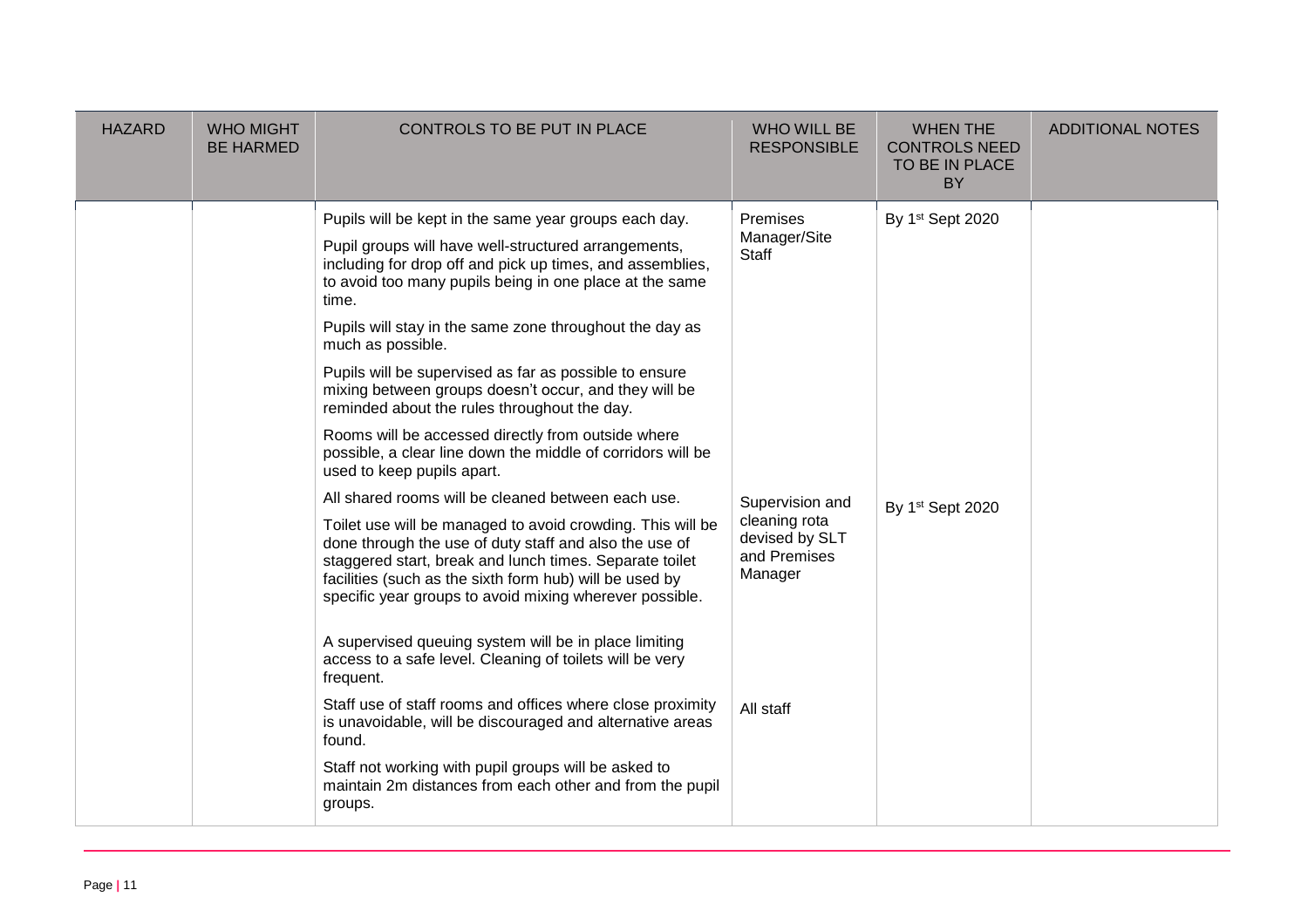| <b>HAZARD</b>                               | <b>WHO MIGHT</b><br><b>BE HARMED</b> | CONTROLS TO BE PUT IN PLACE                                                                                                                                                                                                                               | <b>WHO WILL BE</b><br><b>RESPONSIBLE</b>      | <b>WHEN THE</b><br><b>CONTROLS NEED</b><br>TO BE IN PLACE<br><b>BY</b> | <b>ADDITIONAL NOTES</b> |
|---------------------------------------------|--------------------------------------|-----------------------------------------------------------------------------------------------------------------------------------------------------------------------------------------------------------------------------------------------------------|-----------------------------------------------|------------------------------------------------------------------------|-------------------------|
|                                             |                                      | Visitors to the site, such as contractors, will have<br>guidance on physical distancing and hygiene explained to<br>them on or before arrival. Visits will happen outside of<br>school hours wherever possible. A record will be kept of<br>all visitors. | Reception<br>Site<br>team/Premises<br>Manager | By 1st Sept 2020                                                       |                         |
| Spreading<br>infection due<br>to the school |                                      | Checks to the premises will be done to make sure the<br>school is up to health and safety standards before<br>reopening.                                                                                                                                  | Premises<br>Manager                           | By 12th June 2020                                                      |                         |
| environment                                 |                                      | Fire, first aid and emergency procedures will be<br>considered again to make sure they can still be followed<br>with limited staff and changes to how the school space is<br>being used.                                                                  | <b>JSI/SBO/LRE</b>                            |                                                                        |                         |
|                                             |                                      | Areas in use will be well ventilated by opening windows or<br>using ventilation units. Doors will be propped open, where<br>fire safety and safeguarding wouldn't be compromised.                                                                         | <b>Premises</b><br>Manager and Site<br>Team.  |                                                                        |                         |
|                                             |                                      | The use of lifts will be avoided unless essential.                                                                                                                                                                                                        |                                               |                                                                        |                         |
|                                             |                                      | Lidded bins will be provided in classrooms/ areas to be<br>used and other key locations to dispose of tissues and<br>any other waste.                                                                                                                     | Site Team                                     |                                                                        |                         |
|                                             |                                      | Outdoor space will be used for exercise and breaks, and<br>for education where possible                                                                                                                                                                   |                                               |                                                                        |                         |
| Spreading<br>infection due<br>to excessive  |                                      | Where possible, all meetings will be conducted by<br>telephone or using video conferencing. This includes<br>meetings with staff, parents, visitors and governors.                                                                                        | <b>SCH</b>                                    | From 1 <sup>st</sup> March<br>2020                                     |                         |
| contact and<br>mixing in<br>meetings        |                                      | Where this isn't possible, essential meetings will be<br>conducted outside, or in a room large enough to allow for<br>social distancing.                                                                                                                  |                                               |                                                                        |                         |